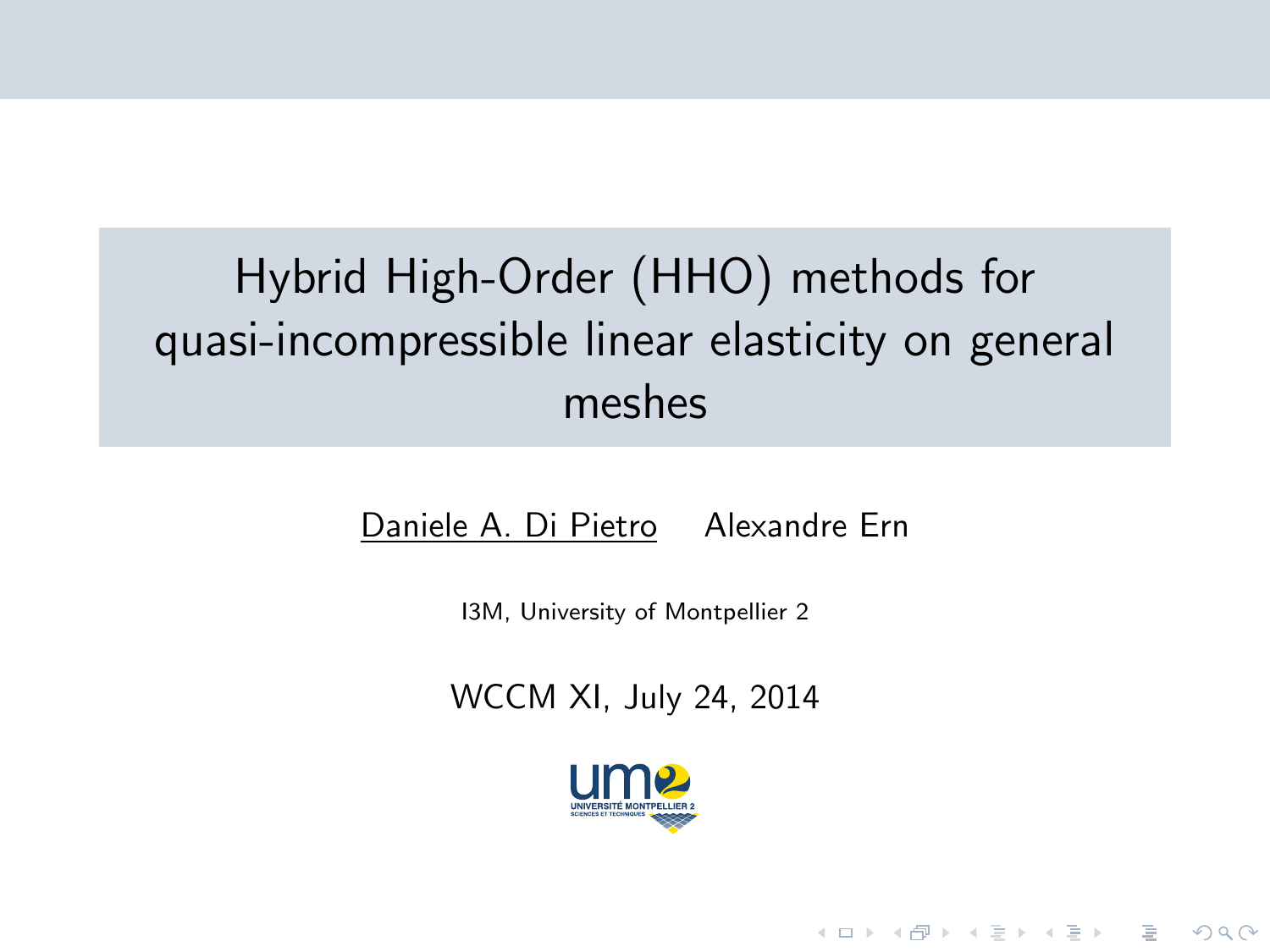### Introduction

- Same problem as in L. Beirão da Veiga's talk
- For  $\Omega \subset \mathbb{R}^d$ ,  $\nabla_{\mathbf{s}}$  symmetric gradient, and Lamé coefficients

$$
0 < \mu < +\infty, \qquad 0 \leqslant \lambda \leqslant +\infty,
$$

we consider the linear elasticity problem

$$
-\nabla \cdot (2\mu \nabla_s \underline{u} + \lambda (\nabla \cdot \underline{u}) \underline{I}_d) = \underline{f} \quad \text{in } \Omega
$$

$$
\underline{u} = \underline{0} \quad \text{on } \partial \Omega
$$

The weak formulation reads: Find  $\underline{u} \in \underline{U}_0 := H^1_0(\Omega)^d$  s.t.

$$
(2\mu \nabla_{\mathbf{s}}\underline{u}\,,\nabla_{\mathbf{s}}\underline{v})+(\lambda \nabla\!\cdot \underline{u}\,,\nabla\!\cdot \underline{v})=(\underline{f},\underline{v}) \qquad \forall \underline{v}\in \underline{U}_0
$$

**KORK ERREST ORA** 

**More general bcs can be treated with minor modifications**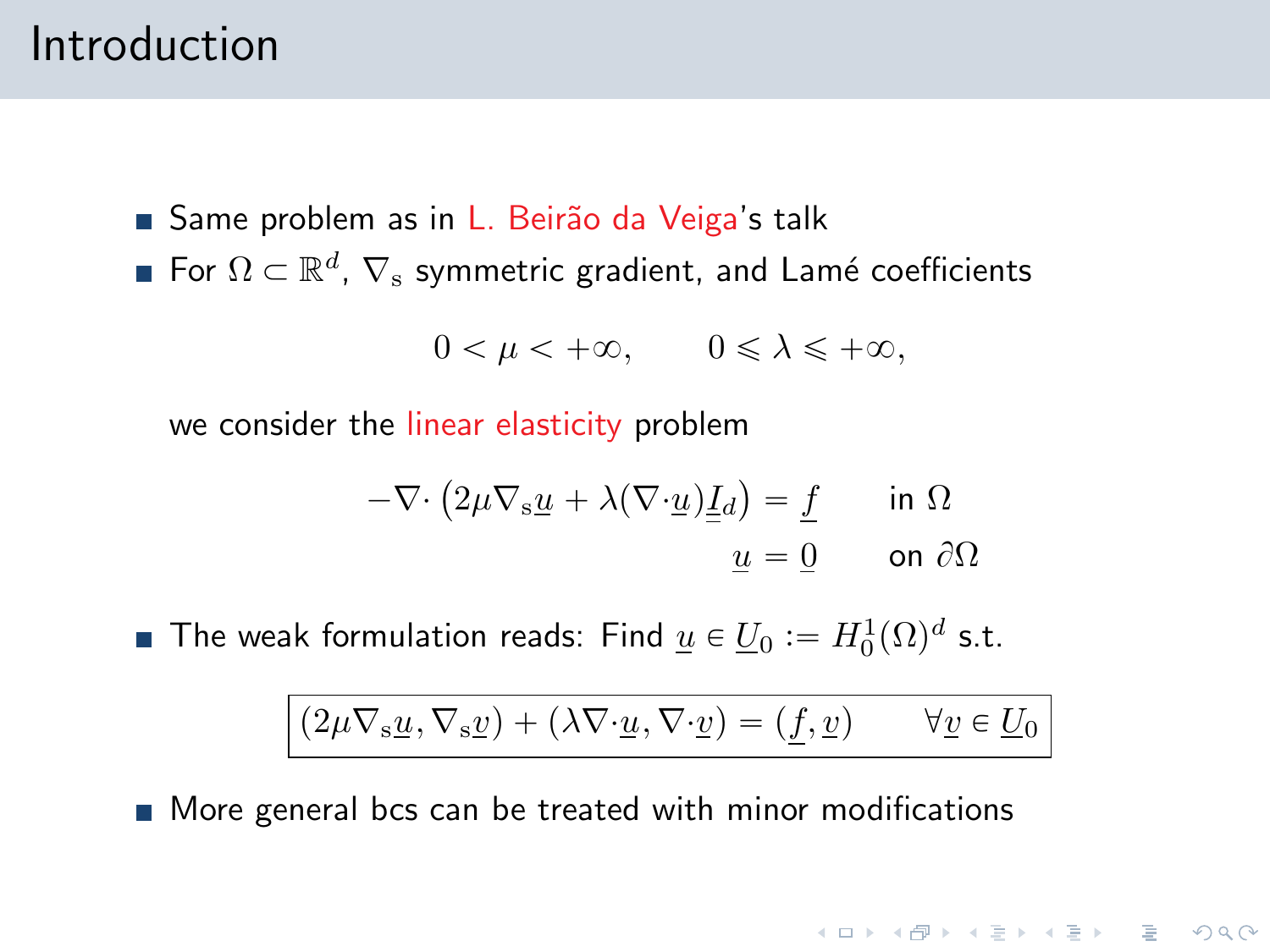## Some references for linear elasticity

**Incompressible limit**  $\lambda \rightarrow +\infty$  requires to accurately represent nontrivial divergence-free fields

- **Example 2** Classical low-order conforming FE suffer from numerical locking
- Mixed methods [Franca & Stenberg 91; Brezzi & Fortin 91]
- Nonconforming methods [Brenner & Sung 92]
- **Low-order schemes on general meshes** 
	- MFD [Beirão da Veiga, Gyrya, Lipnikov & Manzini 09]
	- Generalized Crouzeix-Raviart [DP & Lemaire 14]
	- Gradient schemes [Droniou & Lamichane 14]
- **Hybridizable Discontinuous Galerkin** [Soon, Cockburn & Stolarski 09]
- High-order VEM on general meshes for planar elasticity with vertex, edge and cell DOFs [Beirão da Veiga, Brezzi & Marini 13]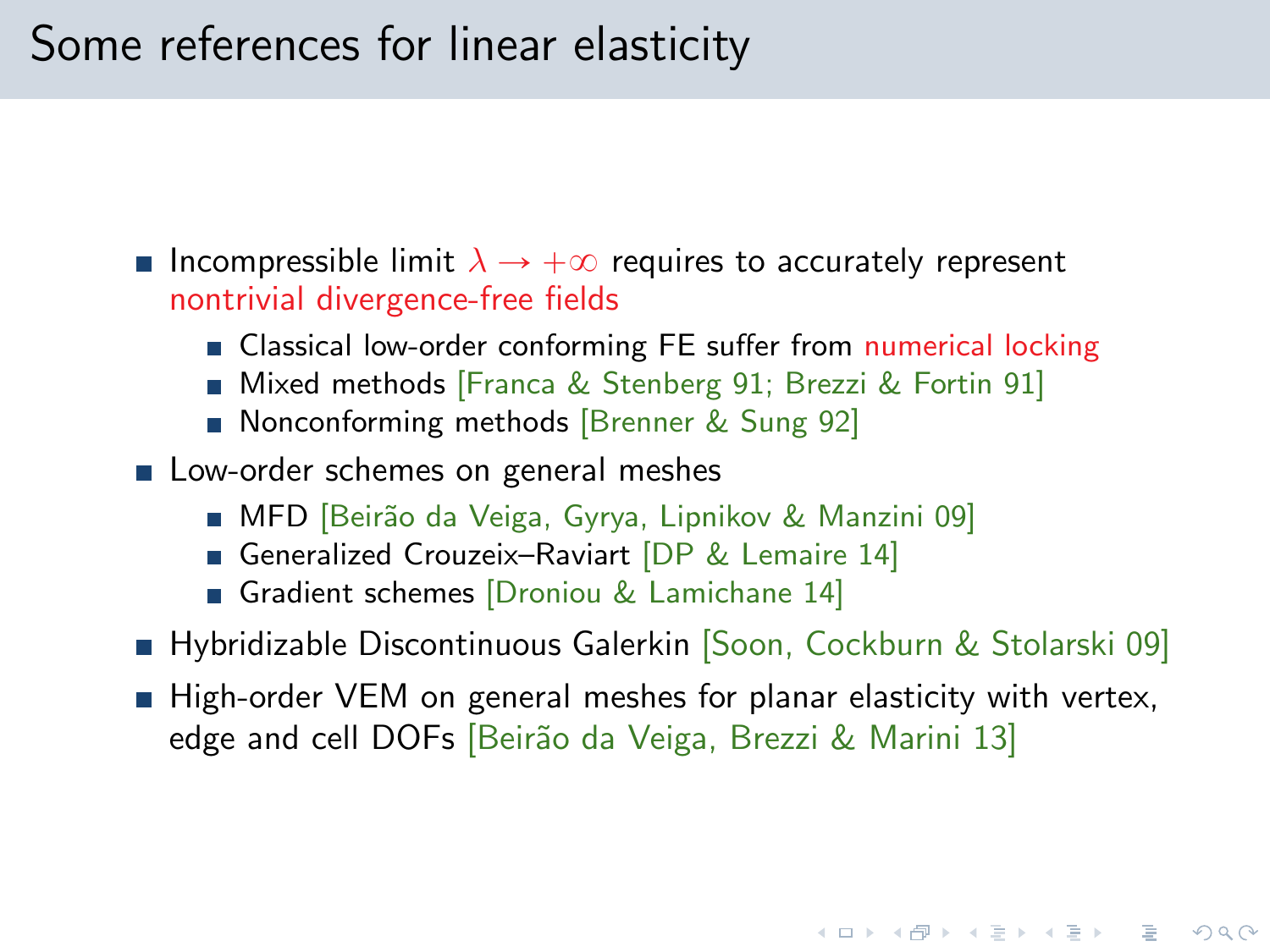## Key ideas for HHO

Generalized DOFs: polynomials of order  $k \geqslant 1$  at elements and faces

- Reconstruction of differential operators taylored to the problem
	- Symmetric gradient obtained solving local pure-traction problems
	- Divergence satisfying a commuting diagram property
	- Face-based penalty linking cell- and face-DOFs
- **Main benefits** 
	- $\blacksquare$  Fairly general polygonal/polyhedral meshes
	- SPD global linear system
	- High-order: stress cv. rate  $(k + 1)$ , displacement cv. rate  $(k + 2)$
	- **Compact-stencil** + static condensation =  $9^{DOFs}/face$  ( $d = 3, k = 1$ ), no vertex unknowns
- **References** 
	- Linear elasticity [DP & Ern 14, [hal-00918482\]](http://hal.archives-ouvertes.fr/hal-00918482)
	- **Poisson** [DP, Ern & Lemaire 14, DOI: [10.1515/cmam-2014-0018\]](http://dx.doi.org/10.1515/cmam-2014-0018)
	- Variable diffusion [DP & Ern 14, [hal-01023302\]](http://hal.archives-ouvertes.fr/hal-01023302)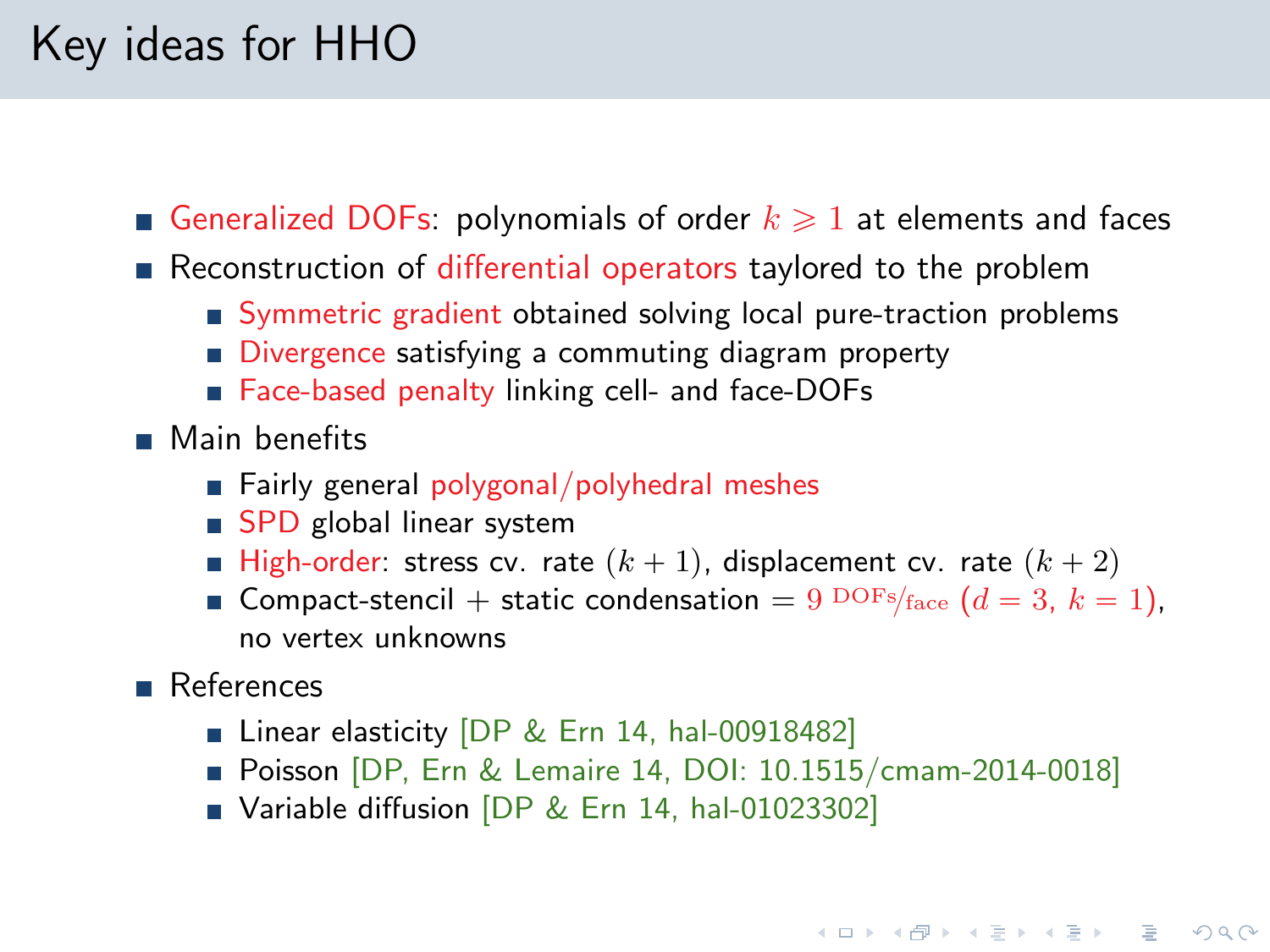#### Definition (Mesh regularity)

We consider a sequence  $(\mathcal{T}_h)_{h \in \mathcal{H}}$  of poly{gonal,hedral} meshes s.t., for all  $h \in \mathcal{H}$ ,  $\mathcal{T}_h$  admits a simplicial submesh  $\mathfrak{T}_h$  and

- $(\mathfrak{T}_h)_{h \in \mathcal{H}}$  is shape-regular in the sense of Ciarlet;
- $\bullet$   $(\mathfrak{T}_h)_{h \in \mathcal{H}}$  is contact regular: every simplex  $S \subset T$  is s.t.  $h_S \approx h_T$ .

Main consequences:

- Trace and inverse inequalities
- Optimal approximation properties for broken polynomial spaces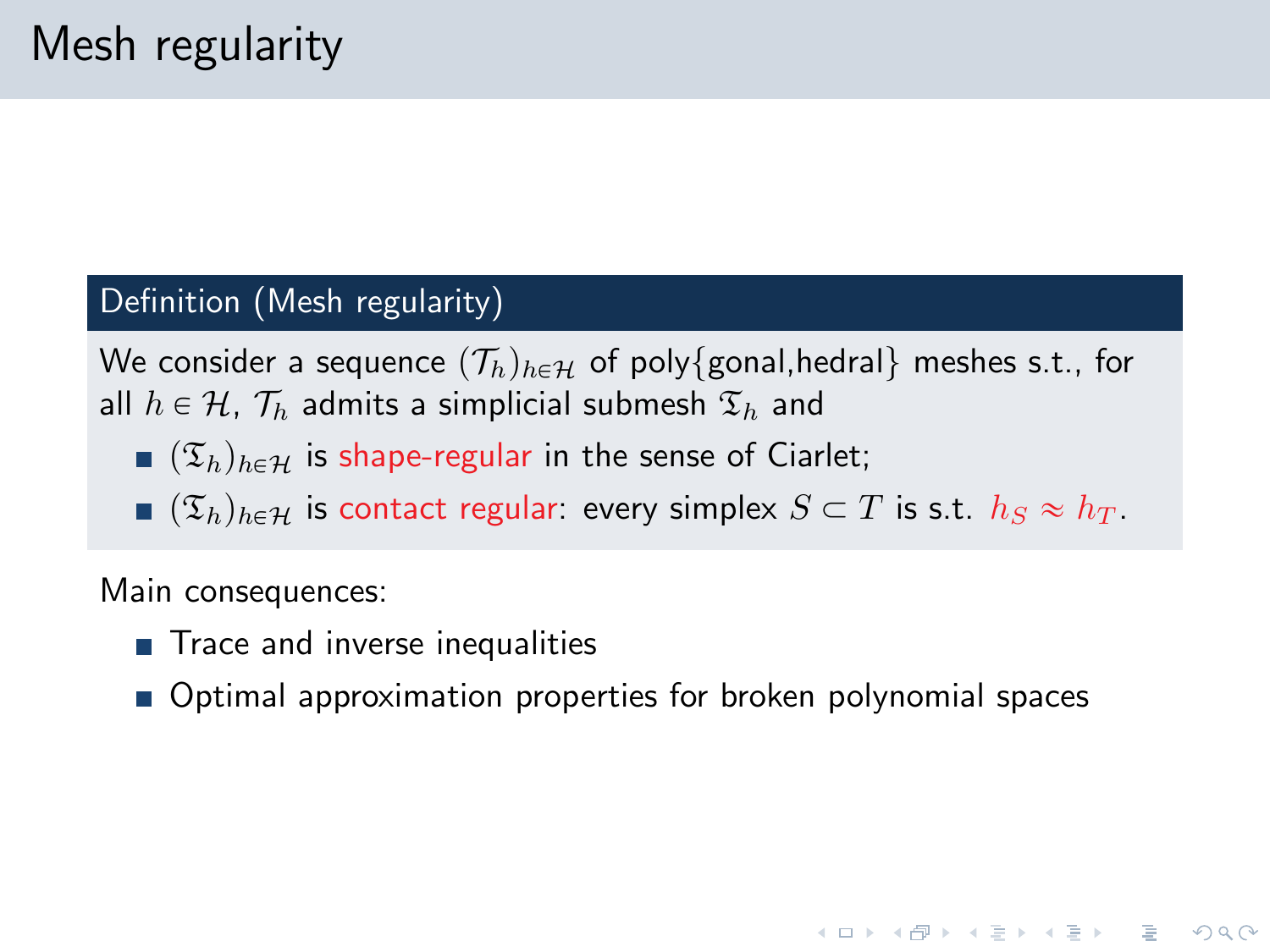## DOFs



Figure :  $\underline{\mathsf{U}}_T^k$  for  $k \in \{1, 2\}$ 

For all  $k \geq 1$  and all  $T \in \mathcal{T}_h$ , we define the local space of DOFs

$$
\underline{\mathsf{U}}_T^k := \mathbb{P}^k_d(T)^d \times \left\{ \bigtimes_{F \in \mathcal{F}_T} \mathbb{P}^k_{d-1}(F)^d \right\}
$$

■ The global space is obtained by patching interface DOFs

$$
\underline{\mathsf{U}}_h^k := \left\{ \bigtimes_{T \in \mathcal{T}_h} \mathbb{P}_d^k(T)^d \right\} \times \left\{ \bigtimes_{F \in \mathcal{F}_h} \mathbb{P}_{d-1}^k(F)^d \right\}
$$

イロト イ母 トイミト イミト ニヨー りんぺ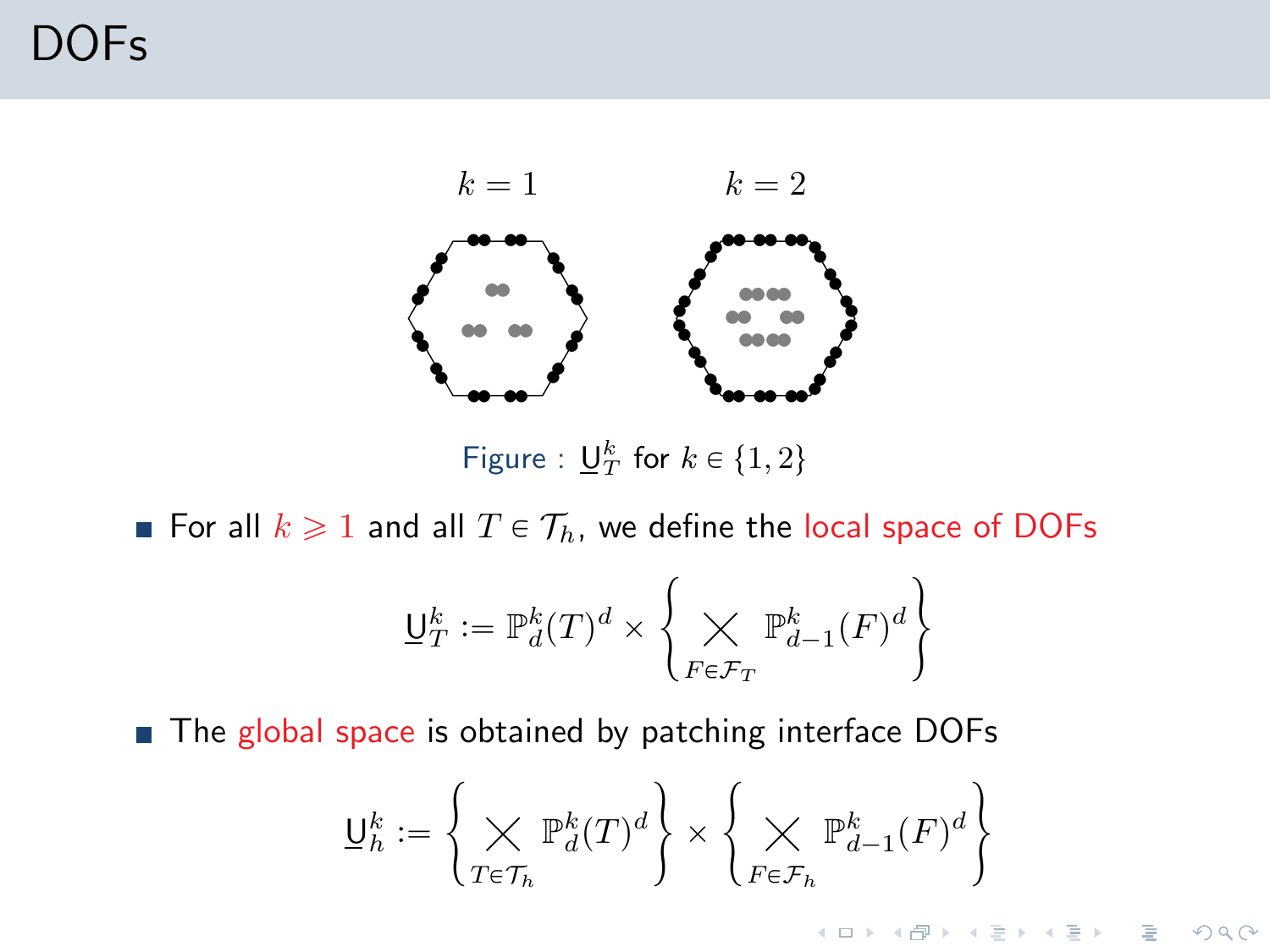### Displacement gradient reconstruction I

**Example 1** Let  $T \in \mathcal{T}_h$ . The local displacement reconstruction operator

$$
\underline{r}_T^k : \underline{\mathsf{U}}_T^k \to \mathbb{P}_d^{k+1}(T)^d
$$

is s.t., for all  $\underline{v} =$  $\underline{{\sf v}}_T, (\underline{{\sf v}}_F)_{F\in \mathcal{F}_T}$  $\in \underline{\mathsf{U}}_T^k$  and  $\underline{w} \in \mathbb{P}_d^{k+1}(T)^d$ ,

$$
(\nabla_{\mathbf{s}} \underline{r}_{T}^{k} \underline{\mathbf{v}}, \nabla_{\mathbf{s}} \underline{\mathbf{w}})_{T} := (\nabla_{\mathbf{s}} \underline{\mathbf{v}}_{T}, \nabla_{\mathbf{s}} \underline{\mathbf{w}})_{T} + \sum_{F \in \mathcal{F}_{T}} (\underline{\mathbf{v}}_{F} - \underline{\mathbf{v}}_{T}, \nabla_{\mathbf{s}} \underline{\mathbf{w}} \underline{n}_{TF})_{F}
$$

$$
= -(\underline{\mathbf{v}}_{T}, \nabla \cdot \nabla_{\mathbf{s}} \underline{\mathbf{w}})_{T} + \sum_{F \in \mathcal{F}_{T}} (\underline{\mathbf{v}}_{F}, \nabla_{\mathbf{s}} \underline{\mathbf{w}} \underline{n}_{TF})_{F}
$$

**KORK ERREST ORA** 

with rigid-body motions prescribed from <u>v</u>

SPD linear system of size  $d\binom{k+1+d}{k+1}$  (12 for  $d = 2$  and  $k = 1$ )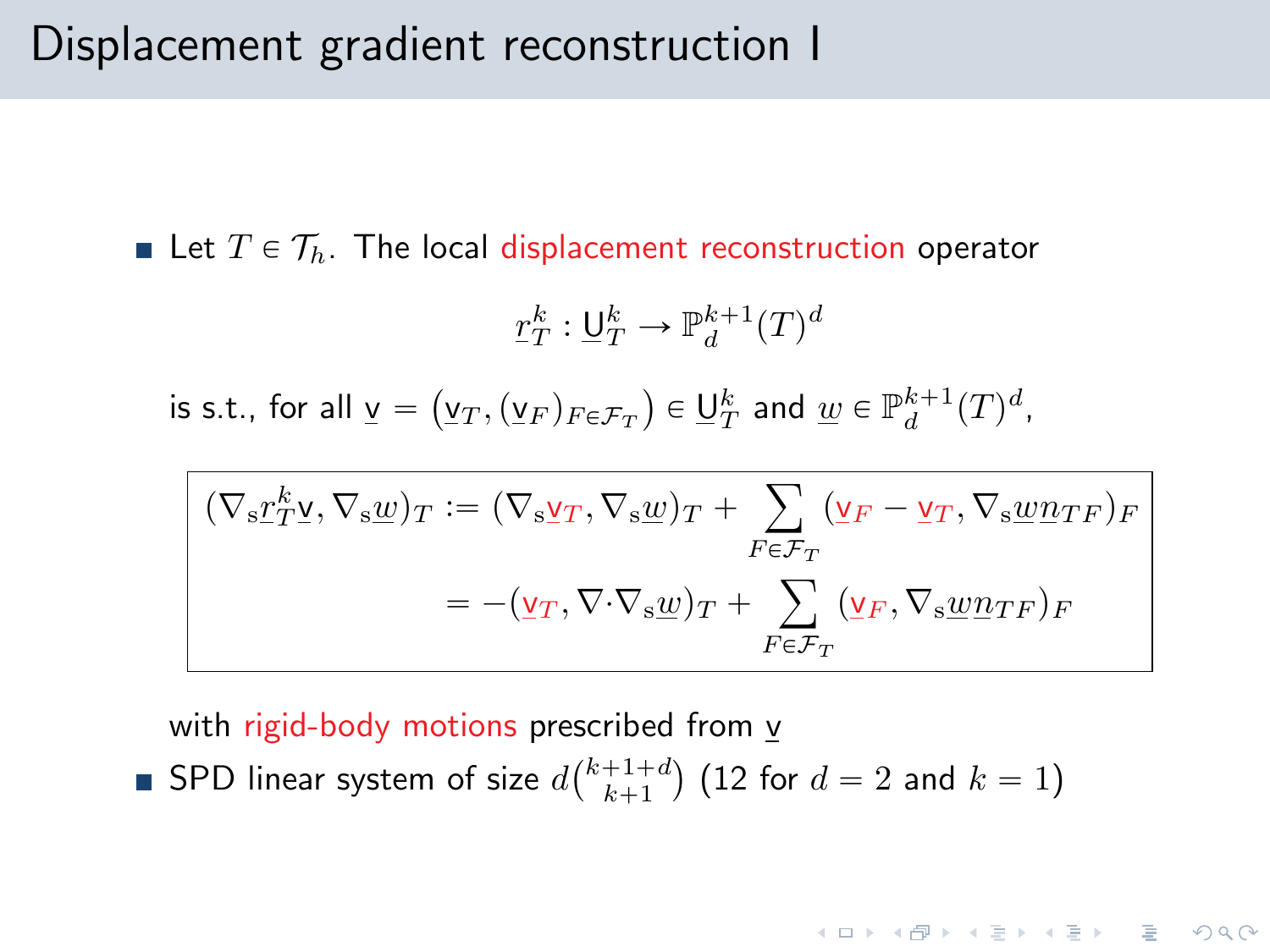### Lemma (Optimal approximation properties for  $\mathit{\mathit{r}}_{T}^{\mathit{k}}$ )

Let  $T \in \mathcal{T}_h$  and define the local interpolator  $I_T^k : H^1(T)^d \to \underline{\mathsf{U}}_T^k$  s.t.,

$$
\forall \underline{v} \in H^{1}(T)^{d}, \qquad I^{k}_{T}\underline{v} = (\pi^{k}_{T}\underline{v}, (\pi^{k}_{F}\underline{v})_{F \in \mathcal{F}_{T}}) \in \underline{\mathsf{U}}_{T}^{k}
$$

Then, for all  $\underline{u} \in H^{k+2}(T)^d$  with  $\underline{\hat{u}} := I_T^k \underline{u}$ , it holds

$$
\|{\underline r}_T^k\widehat{{\underline u}}-{\underline u}\|_T+h_T\|\nabla_{\mathbf s}({\underline r}_T^k\widehat{{\underline u}}-{\underline u})\|_T\lesssim h_T^{k+2}\|{\underline u}\|_{H^{k+2}(T)^d}.
$$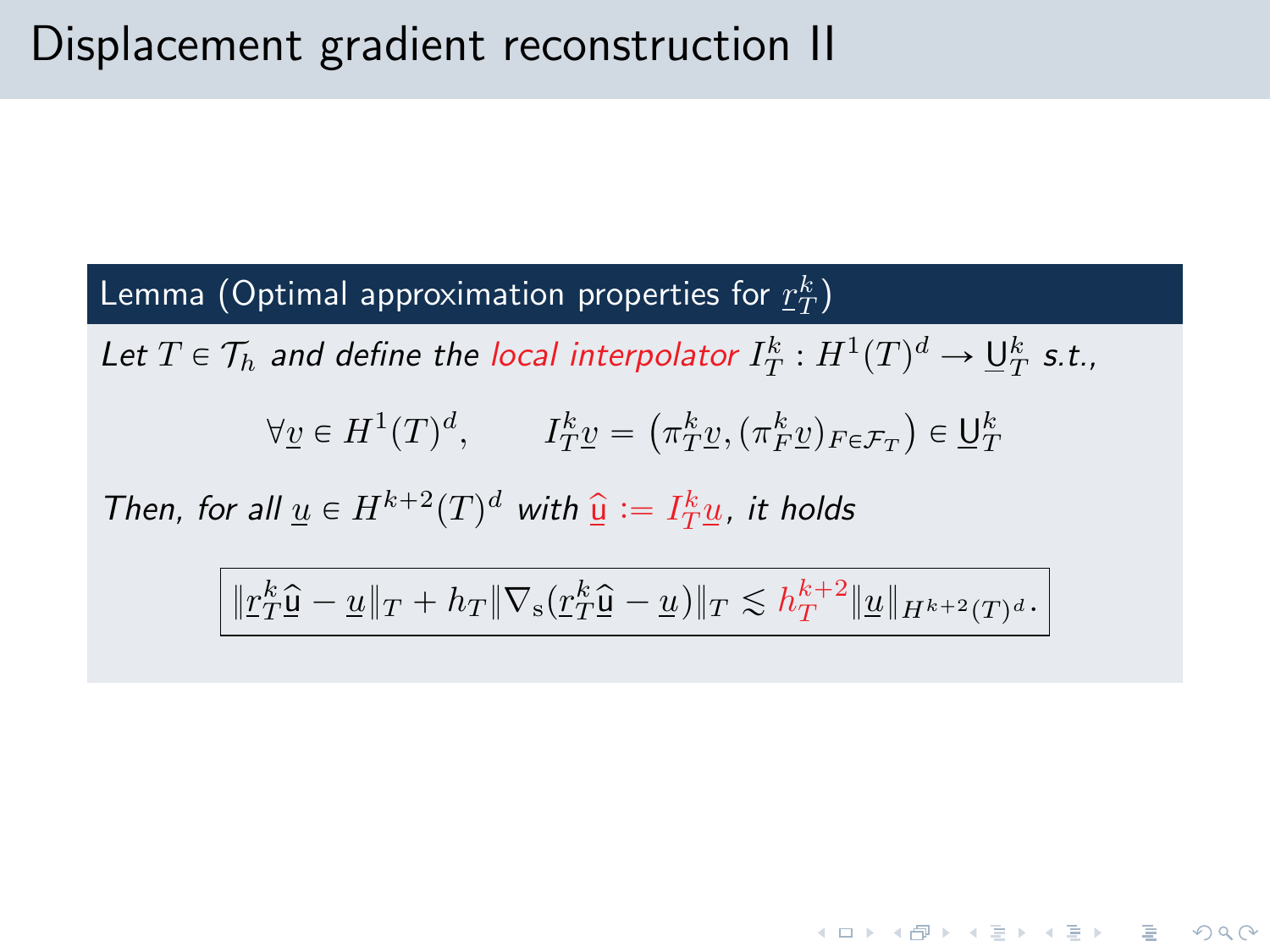### Symmetric gradient reconstruction I

We define the symmetric gradient reconstruction operator

$$
\underline{\underline{E}}_T^k:\underline{\mathsf{U}}_T^k\to \nabla_{\mathsf{s}}\mathbb{P}_d^{k+1}(T)^d
$$

s.t., for all  $\underline{v} \in \underline{U}_T^k$ ,

$$
\boxed{\underline{E}_T^k\underline{\mathbf{v}}:=\nabla_{\mathbf{s}}\underline{r}_T^k\underline{\mathbf{v}}}
$$

We wish stability of  $\underline{E}_T^k$  in the following discrete strain (semi-)norm

$$
\|\underline{\mathbf{v}}\|^2_{\epsilon,T}:=\|\nabla_{\mathbf{s}}\underline{\mathbf{v}}_T\|^2_T+\sum_{F\in\mathcal{F}_T}h_F^{-1}\|\underline{\mathbf{v}}_F-\underline{\mathbf{v}}_T\|^2_F
$$

Stabilization should preserve the approximation properties of  $\underline{E}_T^k$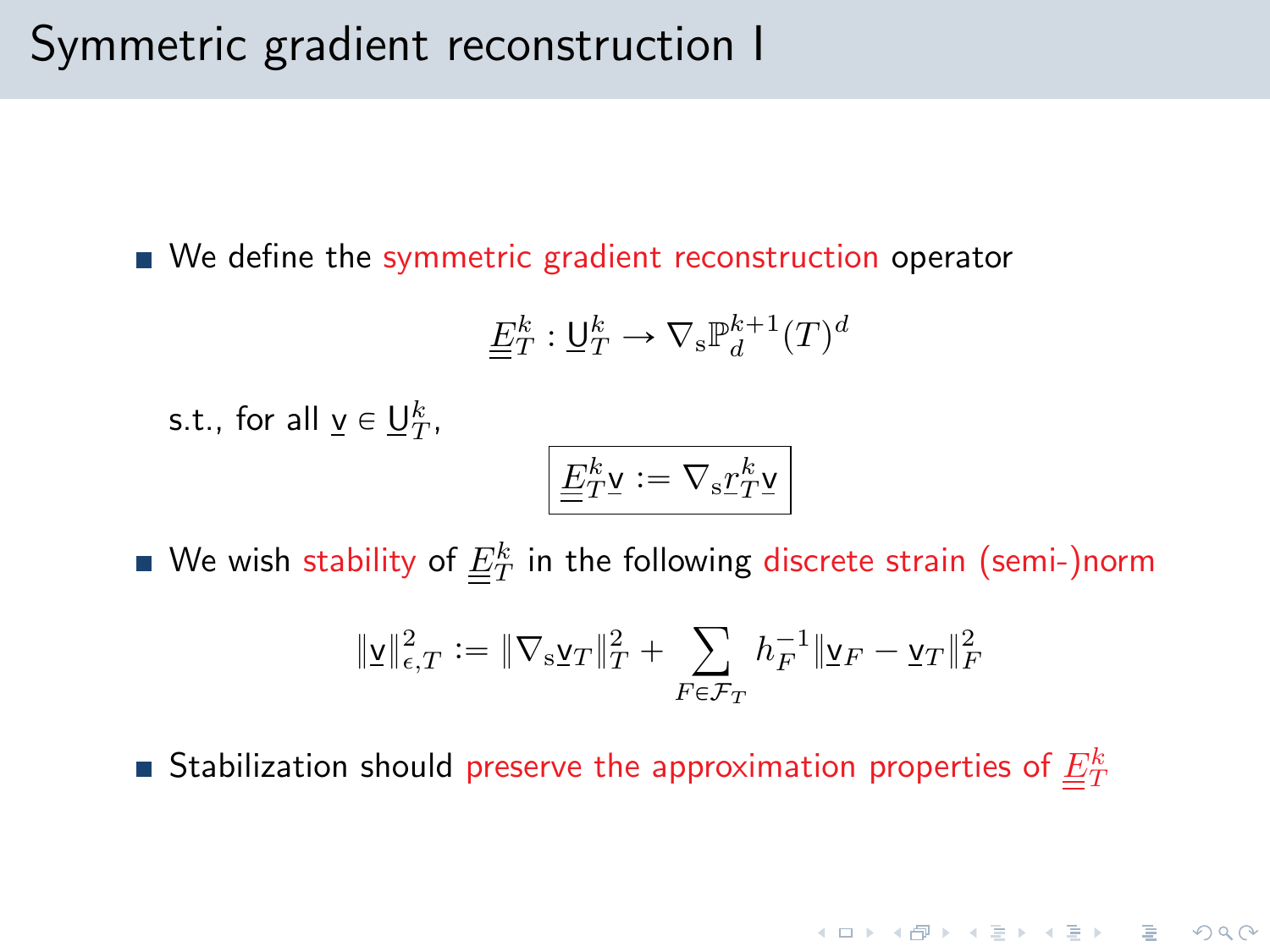### Symmetric gradient reconstruction II

**Define, for**  $T \in \mathcal{T}_h$ , the stabilization bilinear form  $s_T$  as

$$
s_T(\underline{\mathbf{u}}, \underline{\mathbf{v}}) := \sum_{F \in \mathcal{F}_T} h_F^{-1} \big( \pi_F^k \big( \underline{R}_T^k \underline{\mathbf{u}} - \underline{\mathbf{u}}_F \big), \pi_F^k \big( \underline{R}_T^k \underline{\mathbf{v}} - \underline{\mathbf{v}}_F \big) \big)_F,
$$

with local displacement reconstruction  $\underline{R}_T^k:\underline{\mathsf{U}}_T^k\to\mathbb{P}_d^{k+1}(T)^d$  s.t.

$$
\forall \underline{\mathsf{v}} \in \underline{\mathsf{U}}_T^k, \qquad \underline{R}_T^k \underline{\mathsf{v}} \mathrel{\mathop:}= \underline{\mathsf{v}}_T + \big(\underline{r}_T^k \underline{\mathsf{v}} - \pi_T^k \underline{r}_T^k \underline{\mathsf{v}}\big)
$$

where  $\underline{{\sf v}}_T$  is perturbed using the highest-order part of  $\underline{r}_T^k \underline{{\sf v}}$ **Then, using**  $k \ge 1$  **and a local Korn's inequality, we can prove** 

$$
\|\underline{\mathbf{v}}\|^2_{\varepsilon,T}\lesssim\|\underline{\underline{E}}_T^k\underline{\mathbf{v}}\|^2_T+s_T(\underline{\mathbf{v}},\underline{\mathbf{v}})\lesssim\|\underline{\mathbf{v}}\|^2_{\varepsilon,T}
$$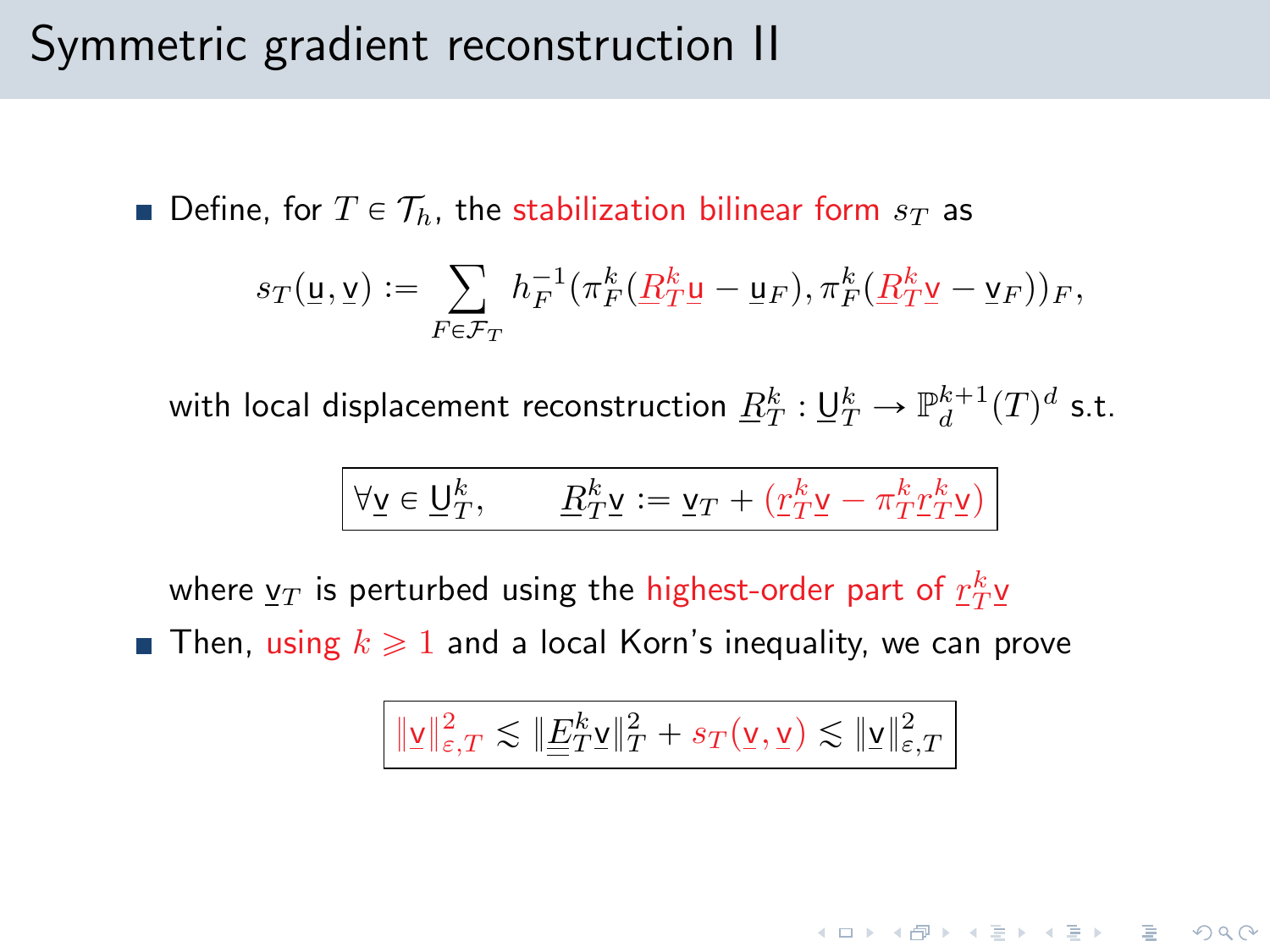### Symmetric gradient reconstruction III

- Key point:  $s_T$  preserves the approximation properties of  $\frac{E_0^k}{\equiv T}$
- Let  $u \in H^{k+2}(T)$  and set  $\widehat{\mu} \coloneqq I_T^k u = \left(\pi_T^k u, (\pi_F^k u)_{F \in \mathcal{F}_T}\right)$
- Then, it holds

$$
\begin{aligned} \|\pi_F^k(\underline{R}_T^k\hat{\underline{\mathbf{u}}} - \hat{\underline{\mathbf{u}}}_F)\|_F &= \|\pi_F^k(\pi_T^ku + \underline{r}_T^k\hat{\underline{\mathbf{u}}} - \pi_T^k\underline{r}_T^k\hat{\underline{\mathbf{u}}} - \pi_F^ku)\|_F \\ &\le \|\pi_F^k(\underline{r}_T^k\hat{\underline{\mathbf{u}}} - u)\|_F + \|\pi_T^k(u - \underline{r}_T^k\hat{\underline{\mathbf{u}}})\|_F \\ &\le h_T^{-1/2}\|\underline{r}_T^k\hat{\underline{\mathbf{u}}} - u\|_T \end{aligned}
$$

which, recalling the approximation properties of  $\varunderline{E}_T^k$  and  $\underline{r}_T^k$ , yields

$$
\boxed{\left\{\|\underline{\underline{F}}_T^k\hat{\underline{\mathsf{u}}}-\nabla_\mathsf{s} u\|_T^2 + s_T(\hat{\underline{\mathsf{u}}},\hat{\underline{\mathsf{u}}})\right\}^{1\!/\!2}\lesssim h_T^{k+1}\|u\|_{H^{k+2}(T)}}
$$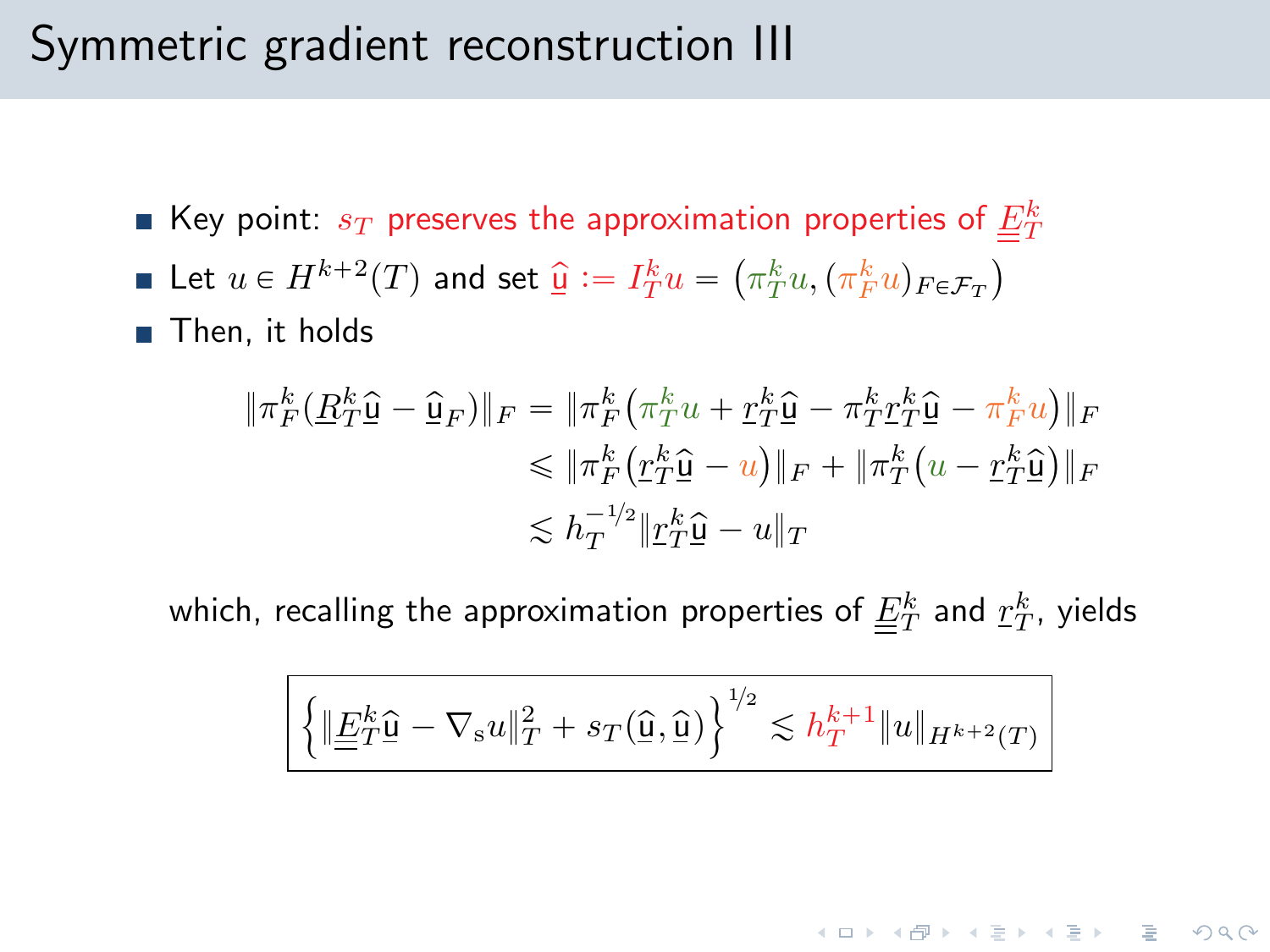### Divergence reconstruction

We define the local local discrete divergence operator

$$
D_T^k: \underline{\mathsf{U}}_T^k \to \mathbb{P}_d^k(T)
$$

s.t., for all  $\underline{v} =$  $\mathcal{L}$  $\underline{{\sf v}}_T, (\underline{{\sf v}}_F)_{F\in \mathcal{F}_T}$ ˘  $\in \underline{\mathsf{U}}_T^k$  and all  $q \in \mathbb{P}_d^k(T)$ ,

$$
\boxed{(D_T^k \underline{\mathsf{v}},q)_T := -(\underline{\mathsf{v}}_T,\nabla q)_T + \sum_{F \in \mathcal{F}_T} (\underline{\mathsf{v}}_F\cdot \underline{n}_{TF},q)_F}
$$

The following diagram commutes and  $I_T^k$  is a Fortin operator:

$$
\begin{array}{ccc}\n\underline{U}(T) & \xrightarrow{\nabla \cdot} & L^2(T) \\
I_T^k & & \pi_T^k \\
& D_T^k & \xrightarrow{\nabla^k(T)} & \mathbb{P}_d^k(T)\n\end{array}
$$

K ロ > K @ > K 할 > K 할 > 1 할 > 9 Q Q\*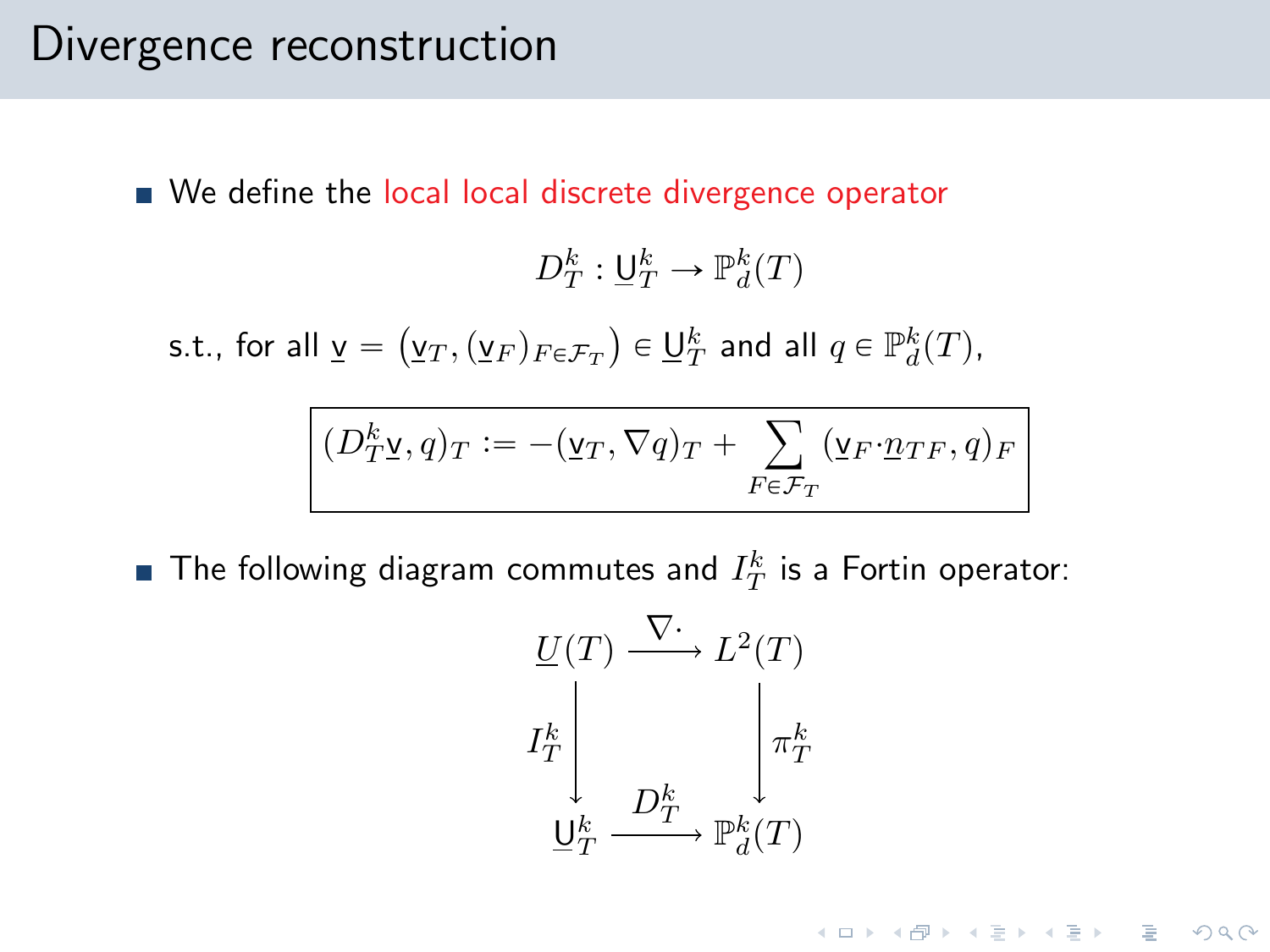### Discrete problem

We define the local bilinear form  $a_T$  on  $\underline{\mathsf{U}}_T^k\times \underline{\mathsf{U}}_T^k$  as

$$
a_T(\underline{\mathbf{u}}, \underline{\mathbf{v}}) := 2\mu \left\{ (\underline{\underline{E}}_T^k \underline{\mathbf{u}}, \underline{\underline{E}}_T^k \underline{\mathbf{v}})_T + s_T(\underline{\mathbf{u}}, \underline{\mathbf{v}}) \right\} + \lambda (D_T^k \underline{\mathbf{u}}, D_T^k \underline{\mathbf{v}}),
$$

The discrete problem reads: Find  $\underline{\mathsf{u}}_h\in \underline{\mathsf{U}}_{h,0}^k$  s.t.

$$
a_h(\underline{\mathsf{u}}_h, \underline{\mathsf{v}}_h) := \sum_{T \in \mathcal{T}_h} a_T(\underline{\mathsf{L}}_T \underline{\mathsf{u}}_h, \underline{\mathsf{L}}_T \underline{\mathsf{v}}_h) = \sum_{T \in \mathcal{T}_h} (\underline{f}, \underline{\mathsf{v}}_T)_T \quad \forall \underline{\mathsf{v}}_h \in \underline{\mathsf{U}}_{h,0}^k
$$

with  $L_T$  restriction operator and bc strongly enforced considering

$$
\underline{\mathsf{U}}_{h,0}^k := \{ \underline{\mathsf{v}}_h = ((\underline{\mathsf{v}}_T)_{T \in \mathcal{T}_h}, (\underline{\mathsf{v}}_F)_{F \in \mathcal{F}_h}) \in \underline{\mathsf{U}}_h^k \mid \underline{\mathsf{v}}_F \equiv \underline{0} \ \forall F \in \mathcal{F}_h^{\mathrm{b}} \}
$$

Well-posedness follows observing that,  $\forall \underline{\mathsf{v}}_h \in \underline{\mathsf{U}}_{h,0}^k,$ 

$$
(2\mu) \sum_{T \in \mathcal{T}_h} \|\mathsf{L}_T \mathsf{y}_h\|_{\varepsilon,T}^2 \lesssim a_h(\mathsf{y}_h, \mathsf{y}_h) := \|\mathsf{y}_h\|_{\mathrm{en},h}^2
$$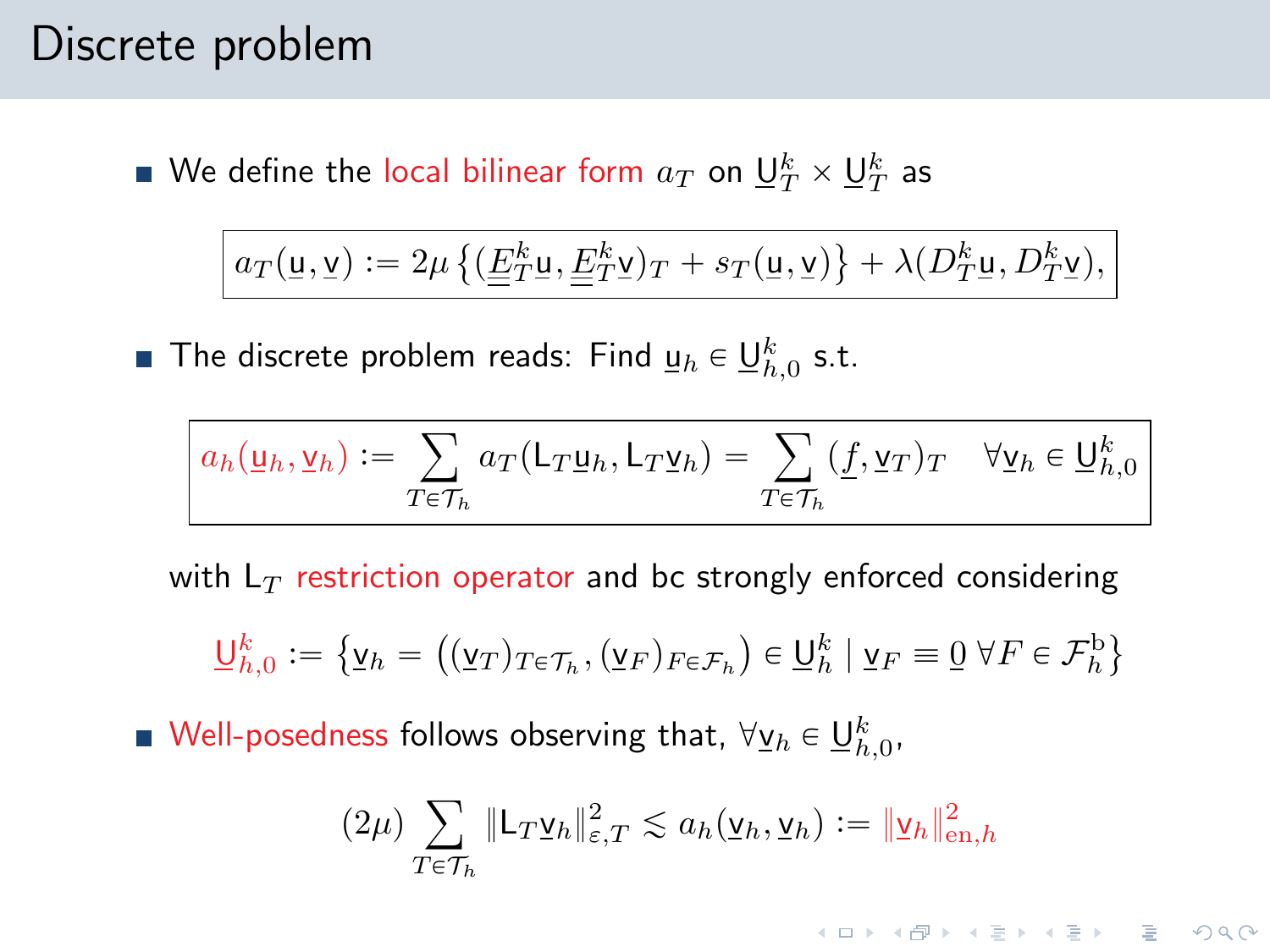## Convergence results I

#### Theorem (Convergence)

Let  $k \geqslant 1$ , set

$$
\widehat{\underline{\mathsf{u}}}_h := \left( \left( \pi_T^k \underline{u} \right)_{T \in \mathcal{T}_h}, \left( \pi_F^k \underline{u} \right)_{F \in \mathcal{F}_h} \right) \in \underline{\mathsf{U}}_{h,0}^k,
$$

and assume  $\underline{u} \in H^{k+2}(\mathcal{T}_h)^d$  and  $\underline{g} \in H^{k+1}(\mathcal{T}_h)^{d \times d}$ . Then,

$$
(2\mu)^{1/2}\|\underline{\mathbf{u}}_h-\widehat{\underline{\mathbf{u}}}_h\|_{\mathrm{en},h}\leqslant Ch^{k+1}\big(2\mu\|\underline{\mathbf{u}}\|_{H^{k+2}(\mathcal{T}_h)^d}+\lambda\|\nabla\cdot\underline{\mathbf{u}}\|_{H^{k+1}(\mathcal{T}_h)}\big),
$$

with C independent of h,  $\mu$ , and  $\lambda$ . Hence, the method is locking-free provided the usual regularity shift holds.

K ロ ▶ K @ ▶ K 할 ▶ K 할 ▶ ... 할 ... 9 Q Q\*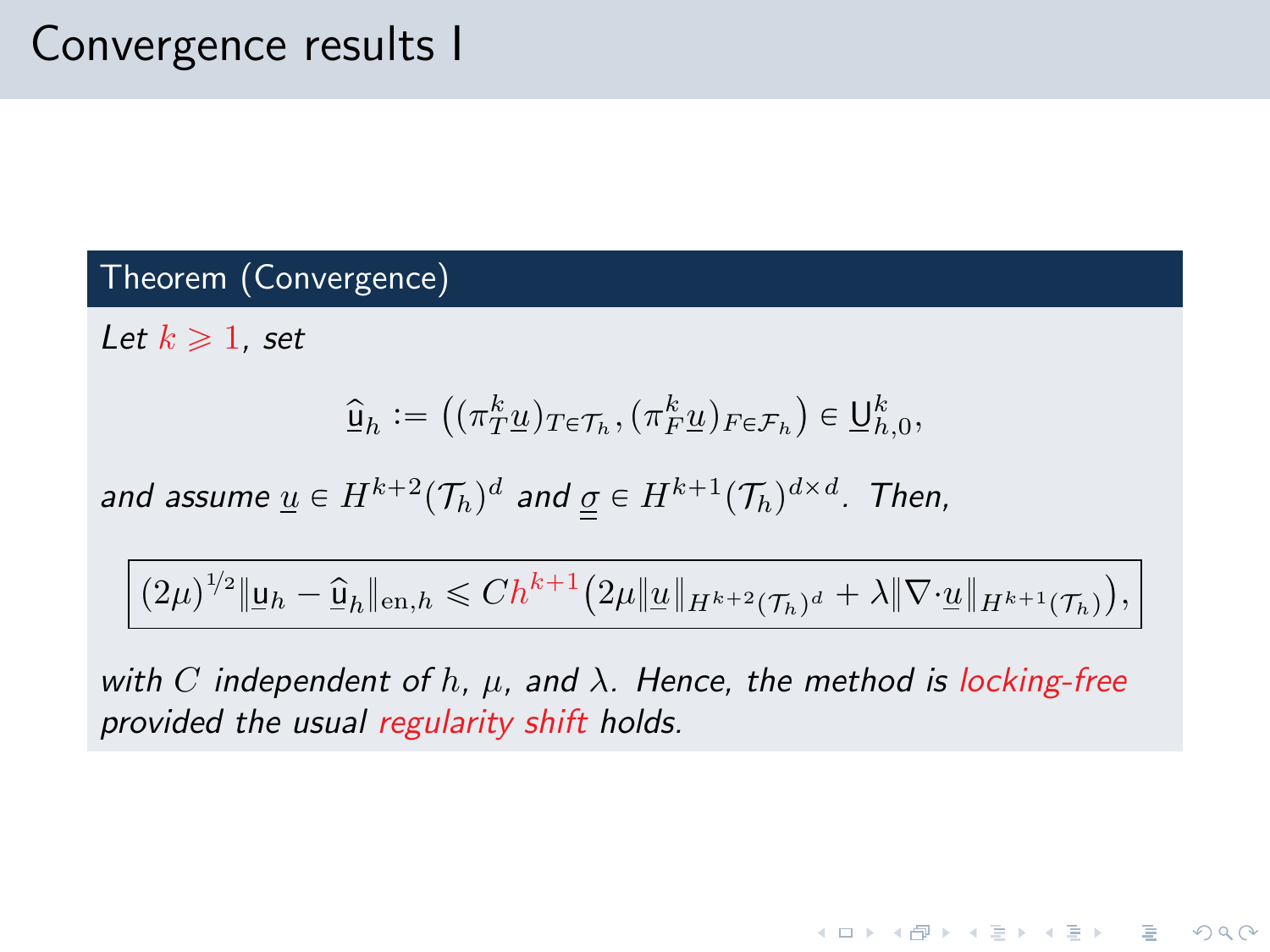## Convergence results II

#### Theorem (Supercloseness of the displacement)

Further assuming elliptic regularity, the following holds:

$$
\Big\{\sum_{T\in\mathcal{T}_h}\|\widehat{\underline{u}}_T-\underline{u}_T\|_T^2\Big\}^{1/2}\lesssim h^{k+2}\big(2\mu\|\underline{u}\|_{H^{k+2}(\mathcal{T}_h)^d}+\lambda\|\nabla\cdot\underline{u}\|_{H^{k+1}(\mathcal{T}_h)}\big).
$$

### Corollary ( $L^2$ -error estimate for  $\mathit{\underline{r}}_T^k$ <u>u</u> $_h$  and  $\underline{R}_T^k$ <u>u</u> $_h$ )

Under the same assumptions, we have

$$
\|\underline{u}-\underline{\check{u}}_h\| \lesssim h^{k+2} \big(2\mu \|\underline{u}\|_{H^{k+2}(\mathcal{T}_h)^d} + \lambda \|\nabla \cdot \underline{u}\|_{H^{k+1}(\mathcal{T}_h)}\big),
$$

where, for all  $T \in \mathcal{T}_h$ ,

$$
\underline{\check{u}}_{h|T} = \underline{r}_T^k I_T^k \underline{u} \quad \text{ or } \quad \underline{\check{u}}_{h|T} = \underline{R}_T^k I_T^k \underline{u}.
$$

KEE KAREK KER EE YA G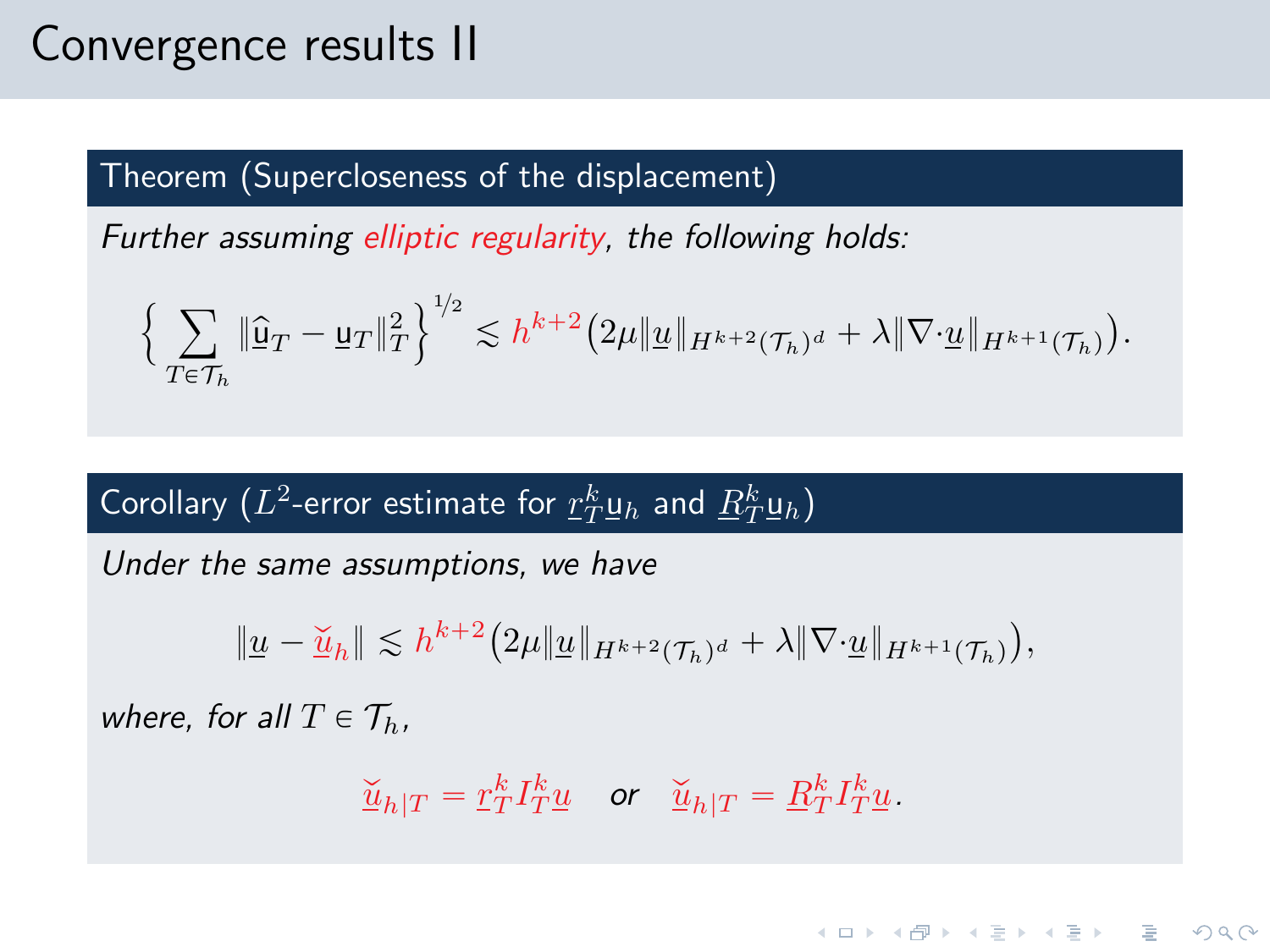## Numerical validation I

We consider the following exact solution:

 $\underline{u}$  $\overline{\phantom{a}}$  $\sin(\pi x_1)\sin(\pi x_2) + (2\lambda)^{-1}x_1, \cos(\pi x_1)\cos(\pi x_2) + (2\lambda)^{-1}x_2$  $\ddot{\phantom{a}}$ 

**The solution** u has vanishing divergence in the limit  $\lambda \rightarrow +\infty$ 



Figure : Meshes for the numerical example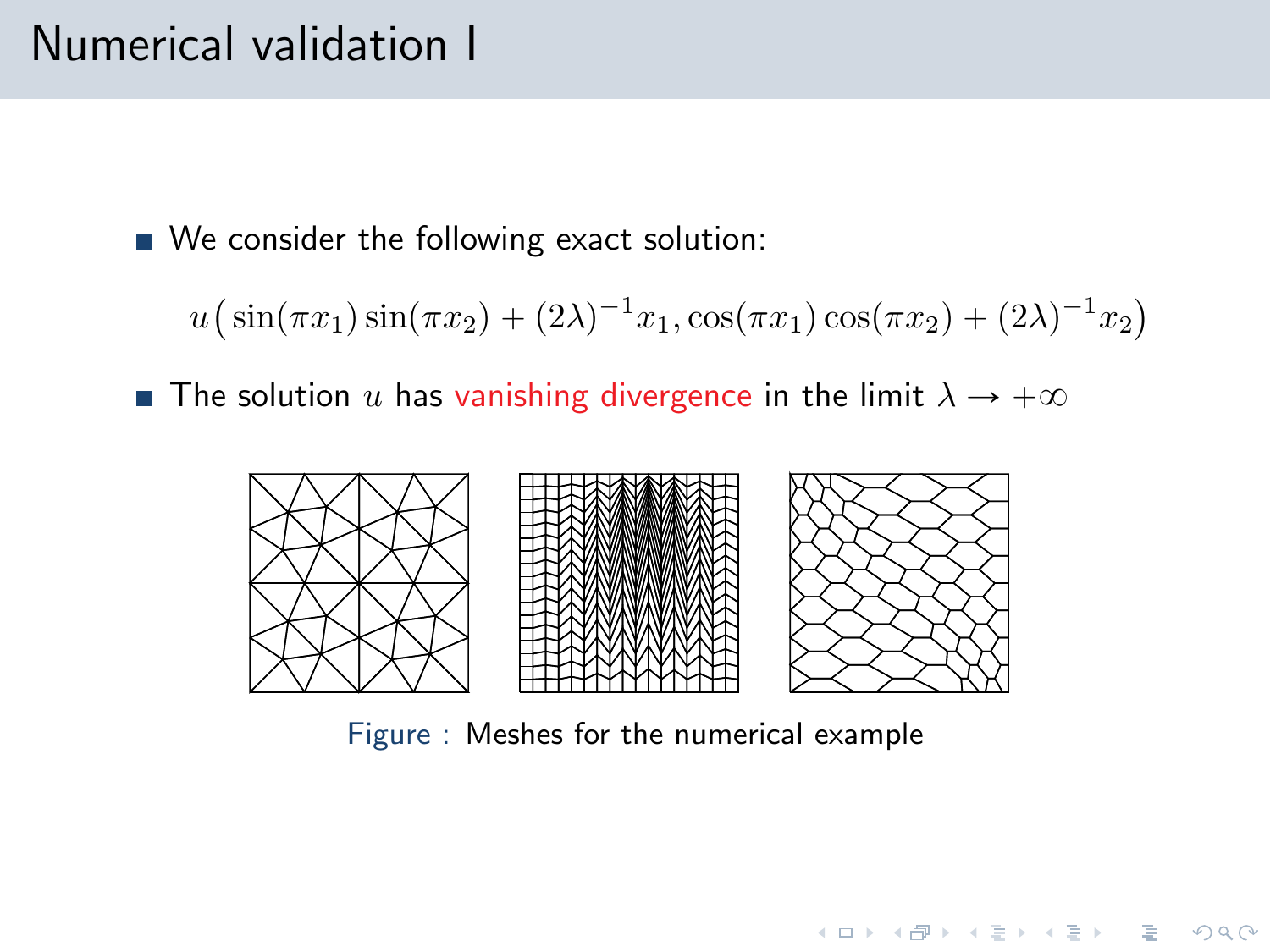## Numerical validation II



Figure : Energy (above) and displacement (below) errors vs. h for  $\lambda = 1$ 

<span id="page-16-0"></span>K ロ ▶ K @ ▶ K 할 ▶ K 할 ▶ ... 할 ...  $2Q$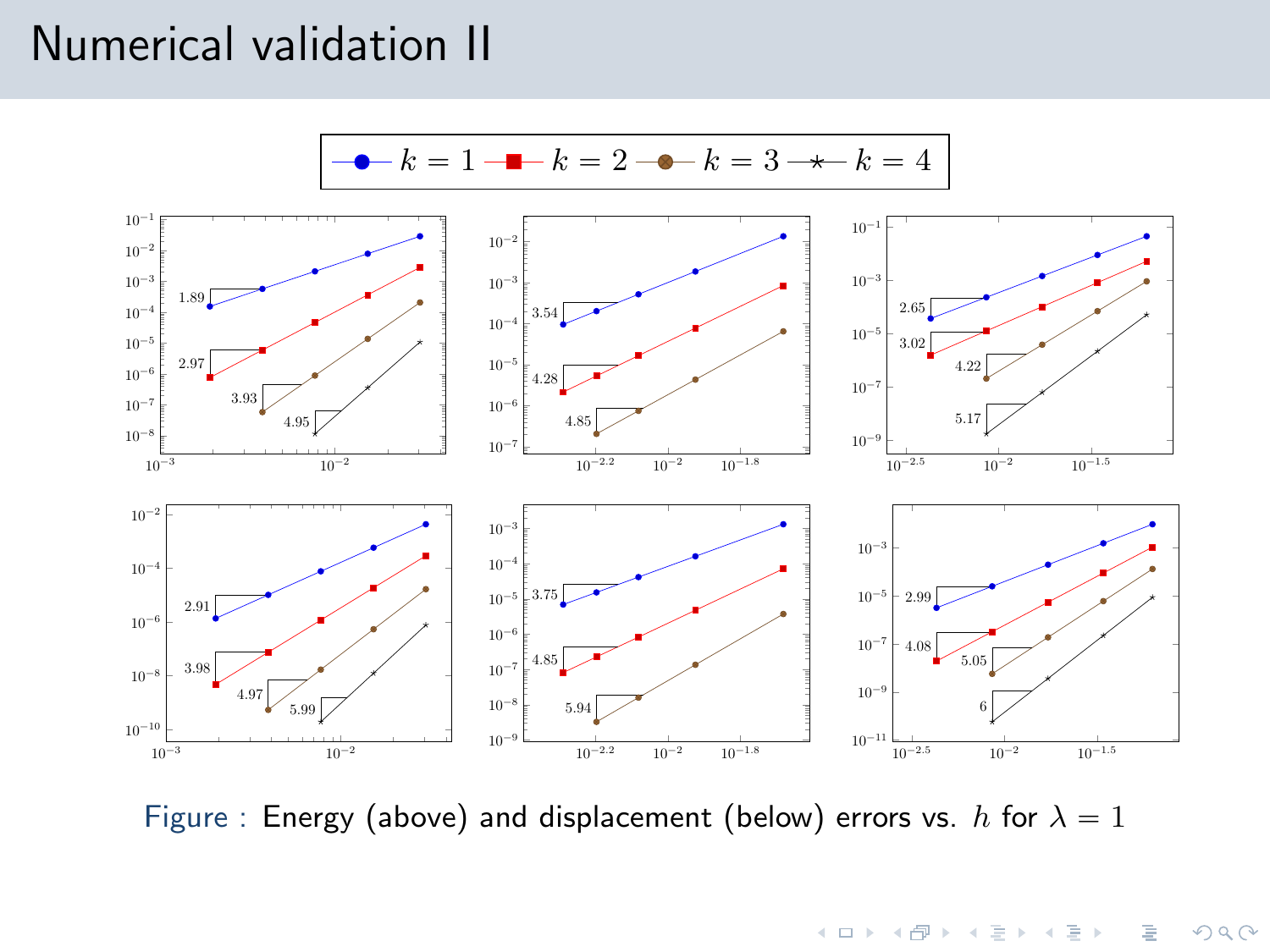## Numerical validation III



Figure : Energy (above) and displacement (below) errors vs. h for  $\lambda = 1000$ 

イロト イ部 トイをトイをトー  $\equiv$  $2Q$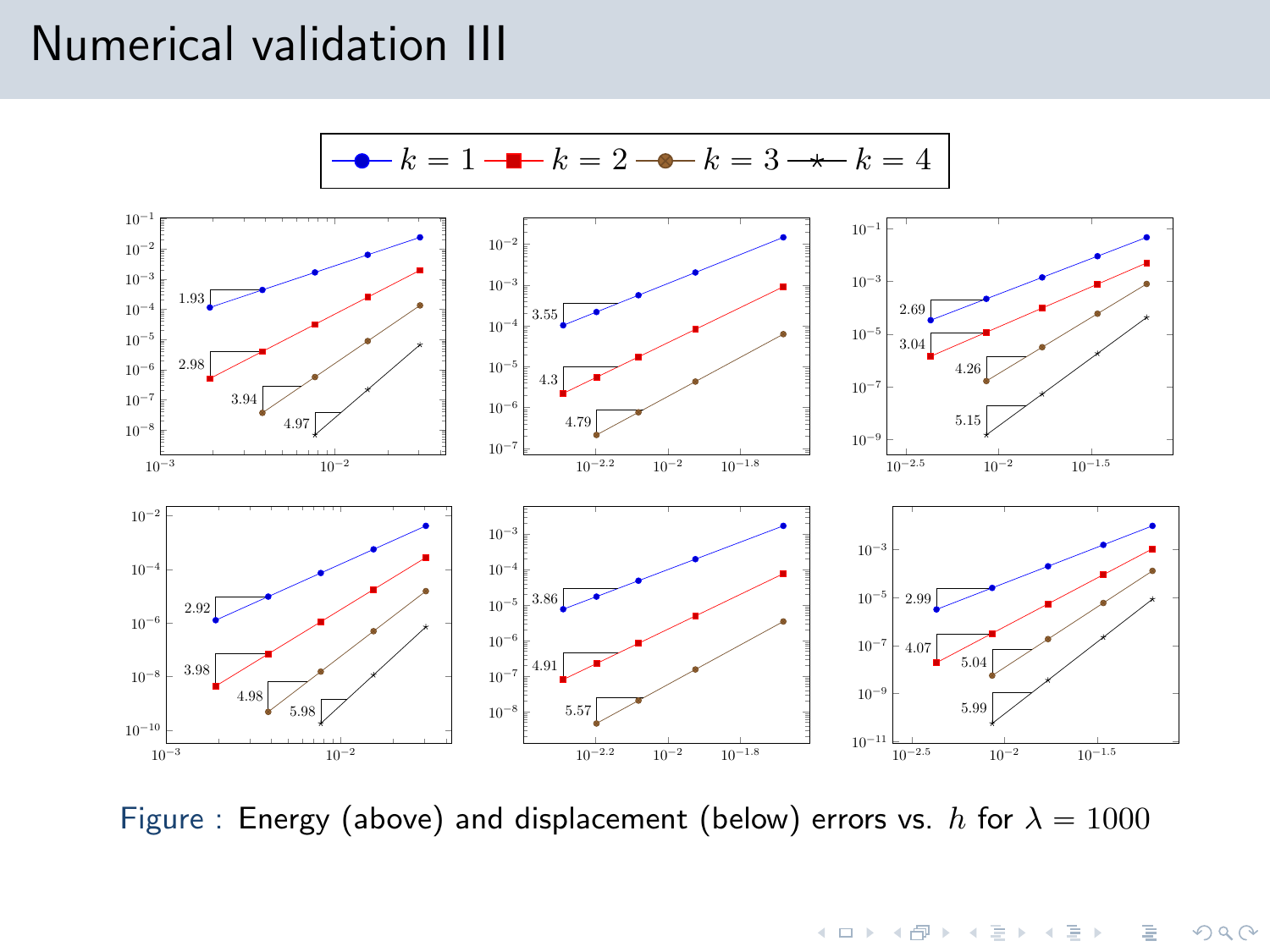### Numerical validation IV



Figure :  $\tau_{\rm ass}/\tau_{\rm sol}$  vs.  $\mathrm{card}(\mathcal{F}_h)$  for the triangular (left) and hexagonal (right) mesh families

K ロ > K @ > K 할 > K 할 > 1 할 : ⊙ Q Q\*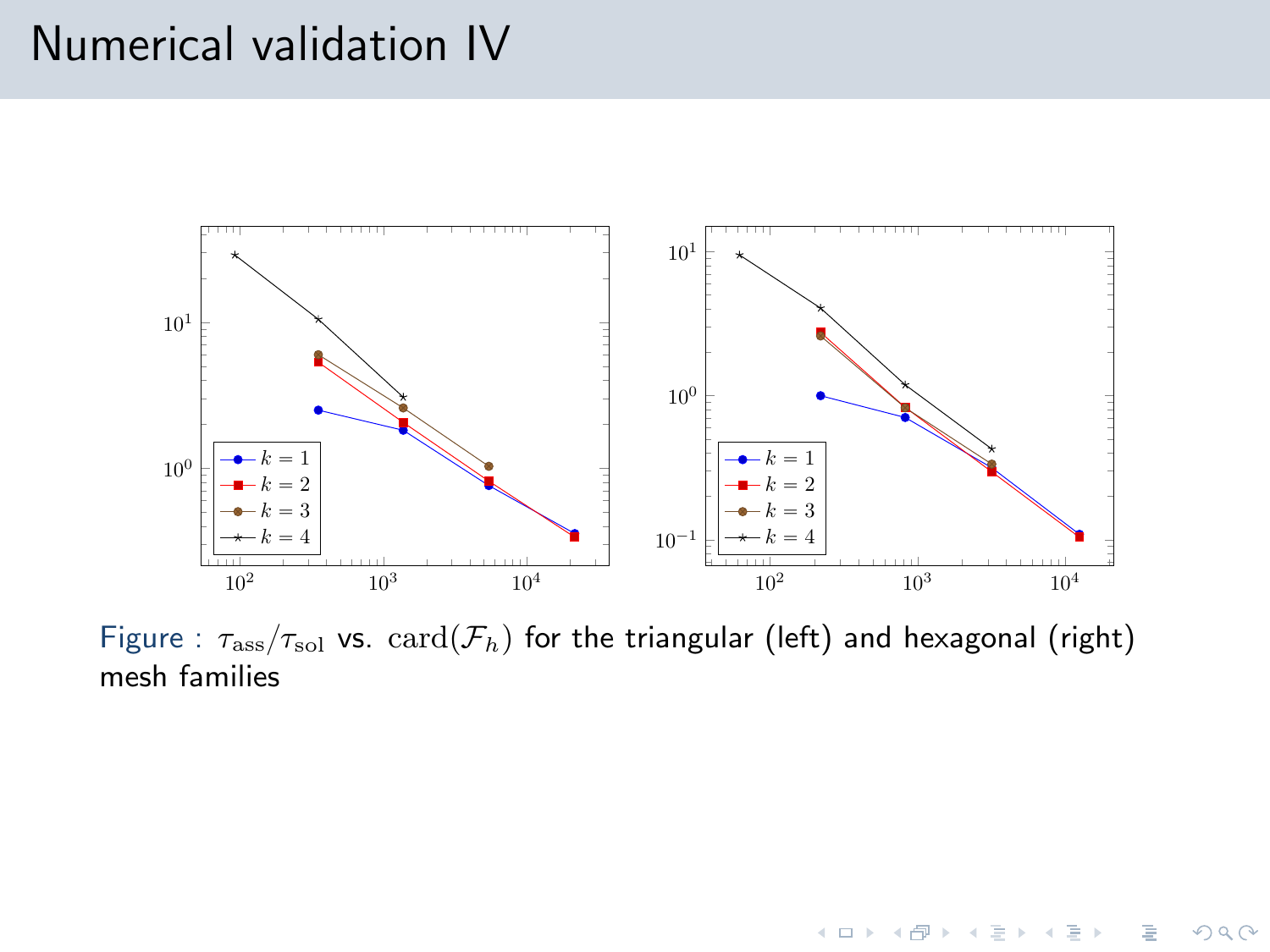### Numerical validation V



Figure : Energy (above) and displacement (below) error vs.  $\tau_{\rm tot}$  (s) for the triangular and hexagonal mesh families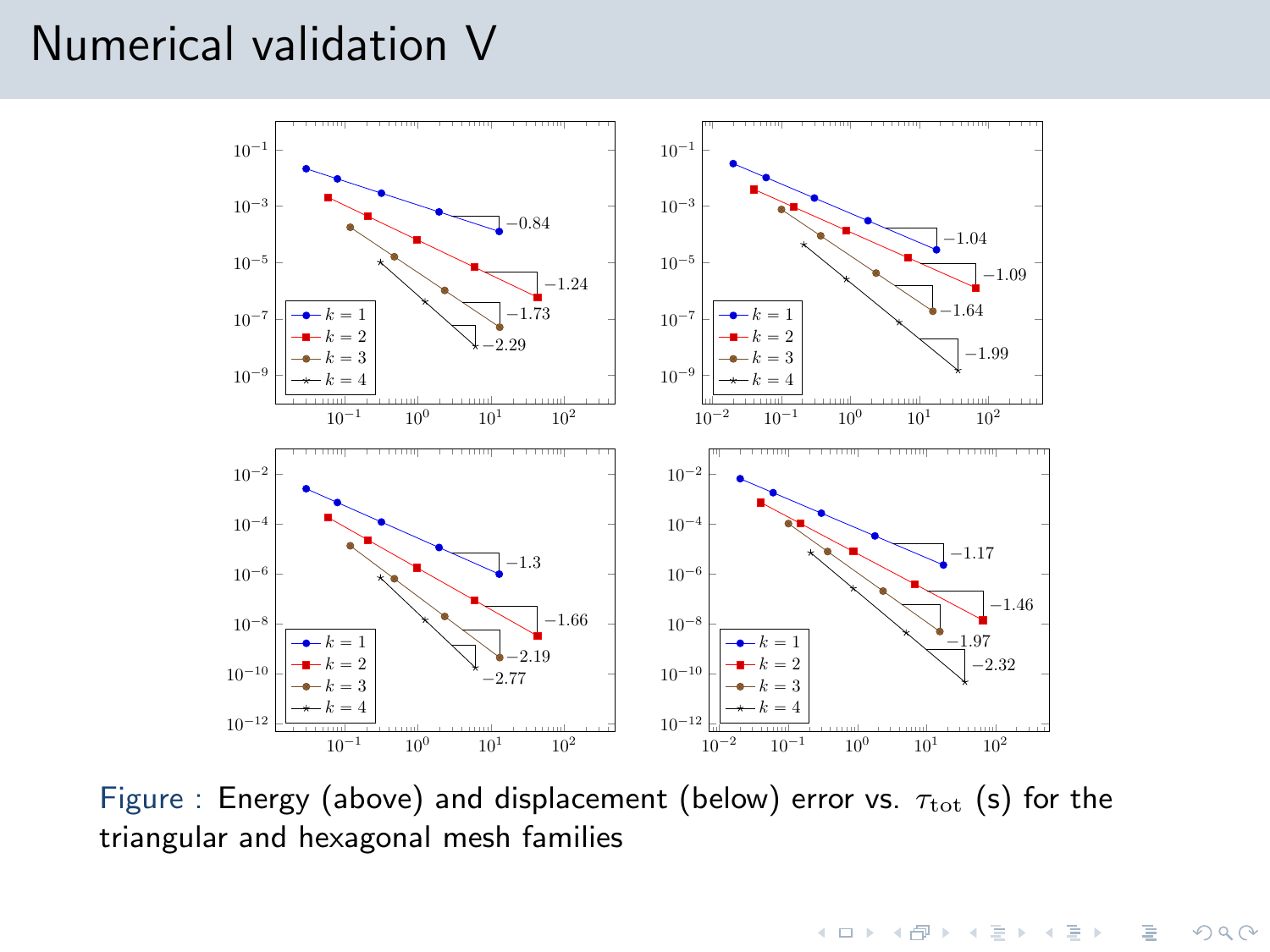### Cook's membrane test case I



Figure : Cook's membrane test case  $(\mu = 0.375, \ \lambda = 7.5 \cdot 10^6)$ 

K ロ > K 御 > K 差 > K 差 > → 差 → の Q Q <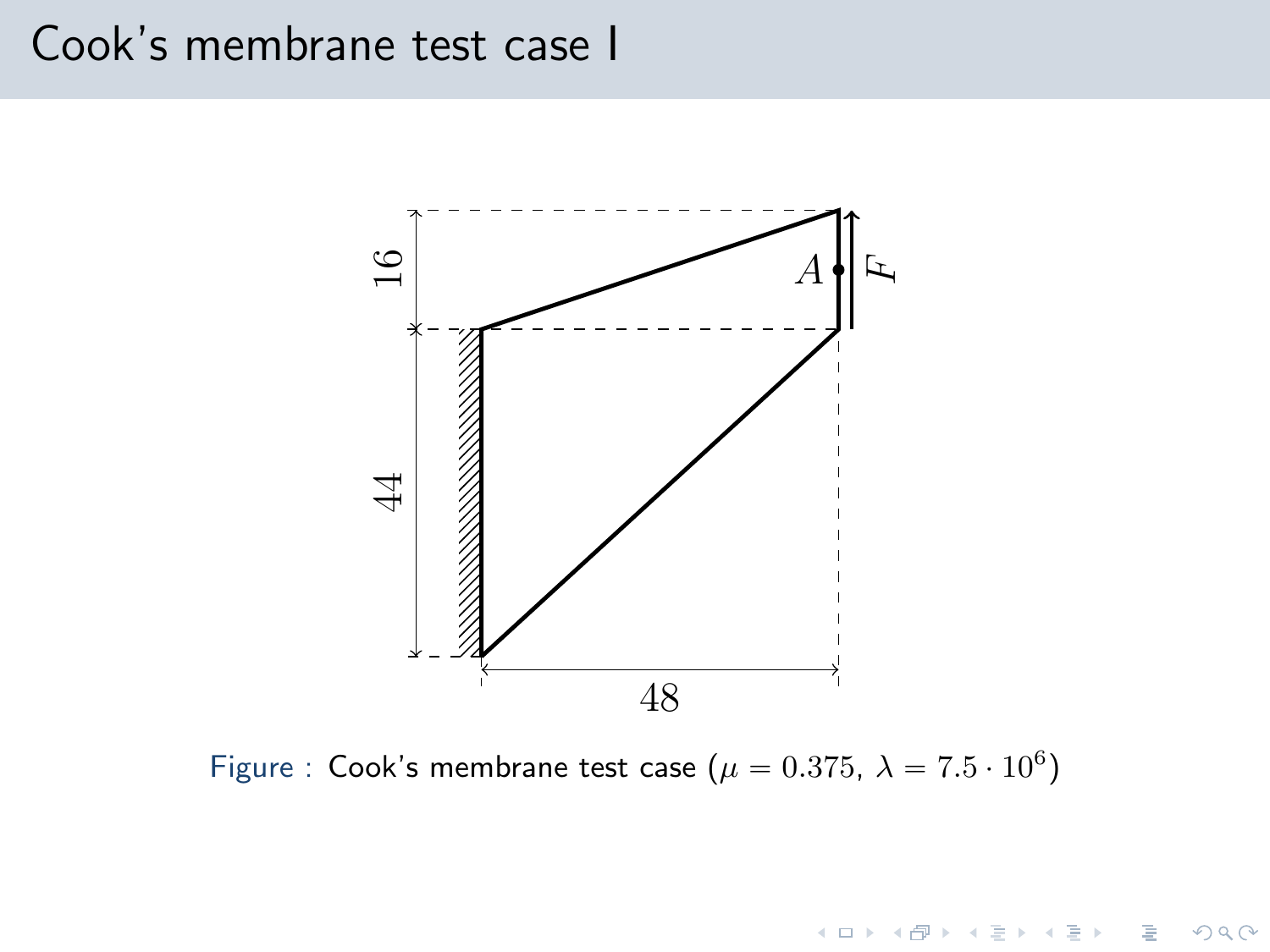### Cook's membrane test case II



Figure : Deformed configuration for the coarsest, intermediate, and finest hexagonal meshes,  $k = 1$ . The color represents the magnitude of the displacement field.

**KOD KARD KED KED E VOOR**